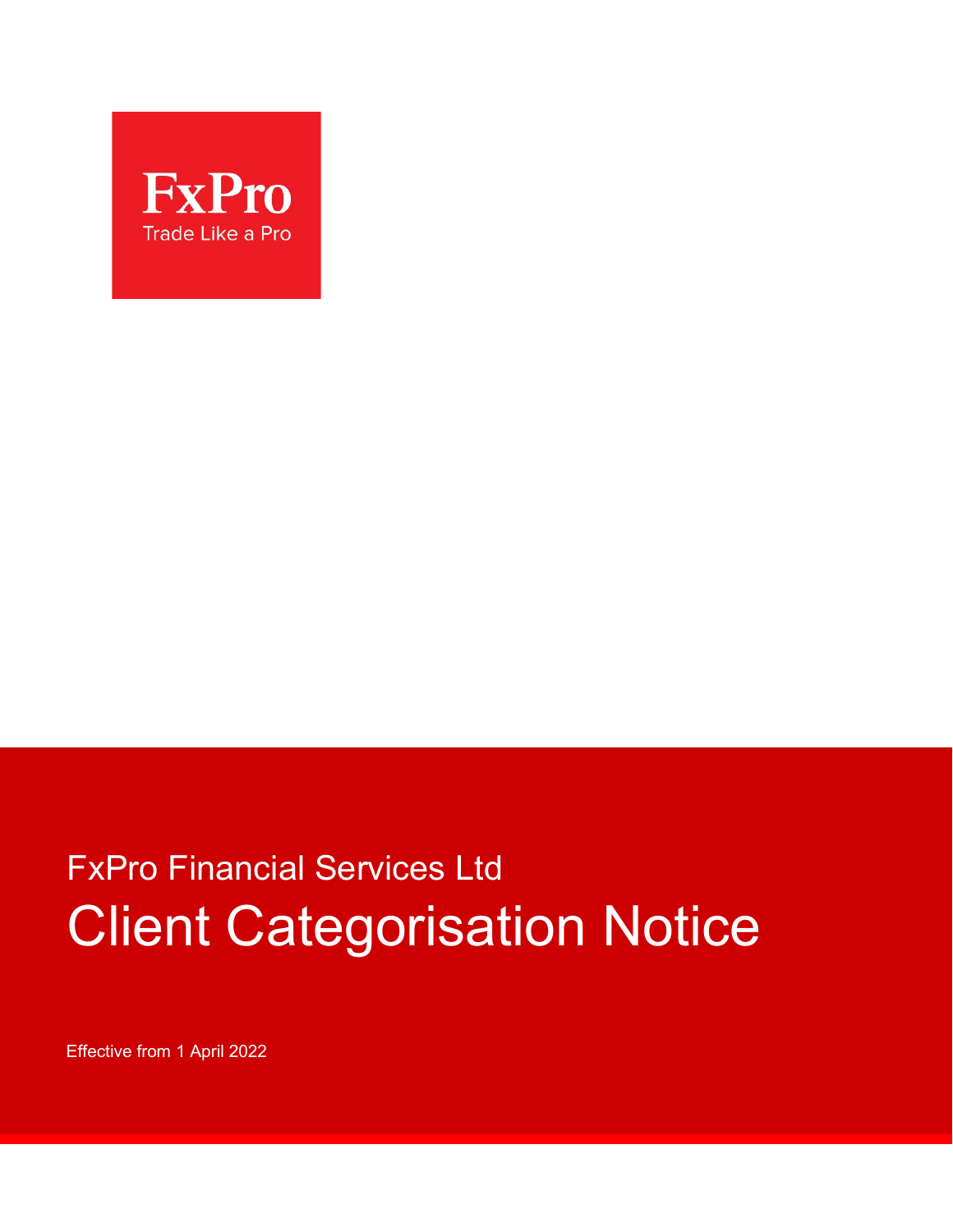## **Contents**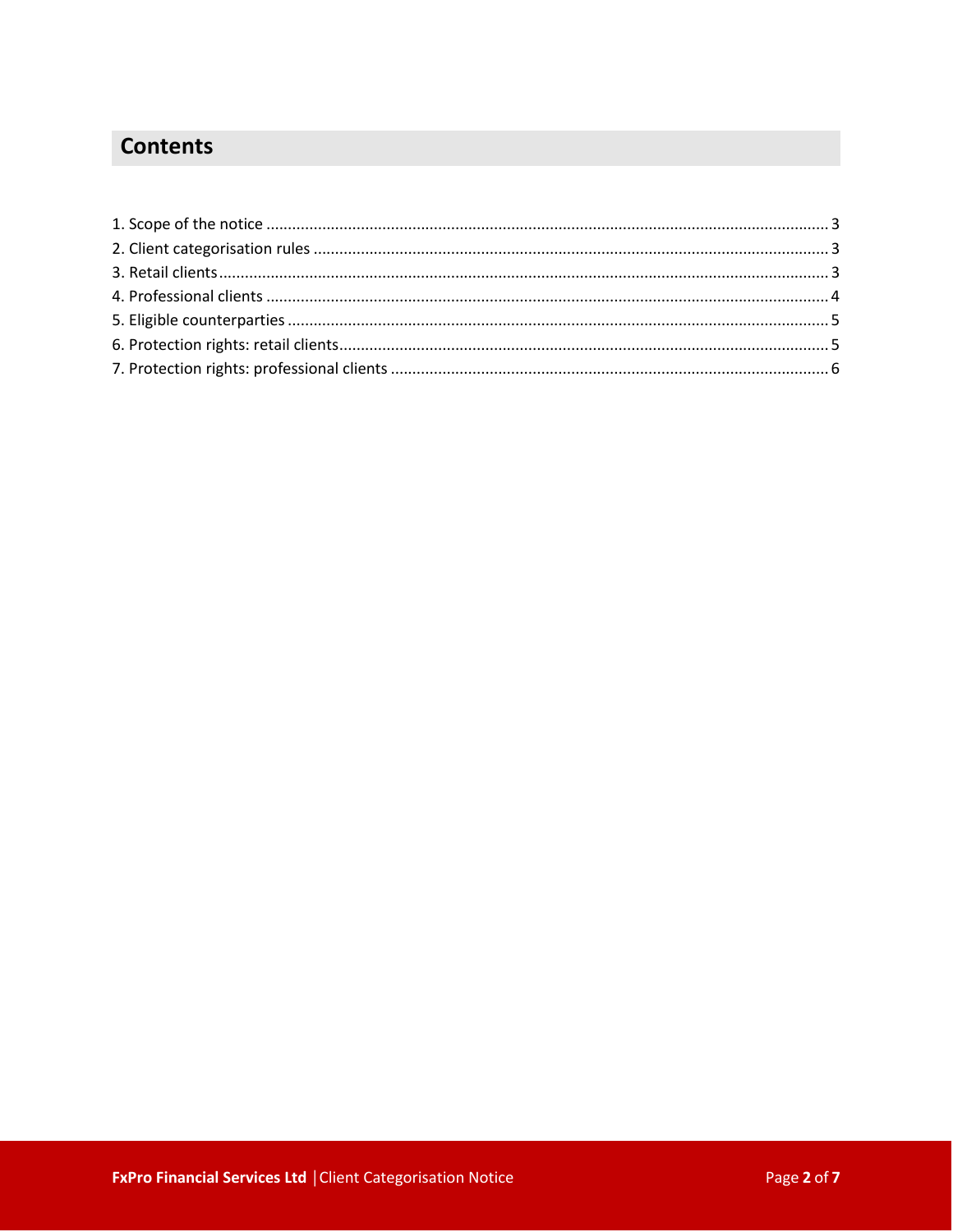## **1. Scope of the notice**

- 1.1 FxPro Financial Services Ltd (**FxPro**, **us**, **we** and **our**) is required to classify each client as 'Retail', 'Professional Client' or 'Eligible Counterparty'.
- 1.2 We may occasionally review your categorisation and re-categorise you differently, if necessary.
- 1.3 Before opening an account and/or carrying out any activity with us, please ensure you take sufficient time to read this and any other additional documentation and information available to you via our website for your benefit and protection. You should contact us for any further clarification.
- 1.4 Unless otherwise defined here, capitalised terms have the same meaning as in the 'FxPro Financial Services Ltd Terms and Conditions'.

## **2. Client categorisation rules**

- 2.1 There are three (3) client categories under the Cyprus Securities and Exchange Commission (**CySEC**) rules. Each category, as presented below, entails a different level of protection:
	- a) retail;
	- b) professional; and
	- c) eligible counterparty.
- 2.2 You will automatically be categorised as a 'Retail Client', unless we notify you otherwise. If you wish to be re-categorised, you should contact us in writing requesting us to do so.
- 2.3 Re-categorisation requests should be product-specific, as it is possible to be considered a retail client for some products and a professional client for other products.
- 2.4 We may request additional information and documents to examine your re-categorisation request and may decline the same, if necessary.

### **3. Retail clients**

- 3.1 A Retail Client is a client who is not a Professional Client or an Eligible Counterparty.
- 3.2 A Retail Client is not generally considered to have relevant or sufficient experience for investment business. Retail Clients are therefore afforded with the highest level of protection under CySEC regulations, as indicated below.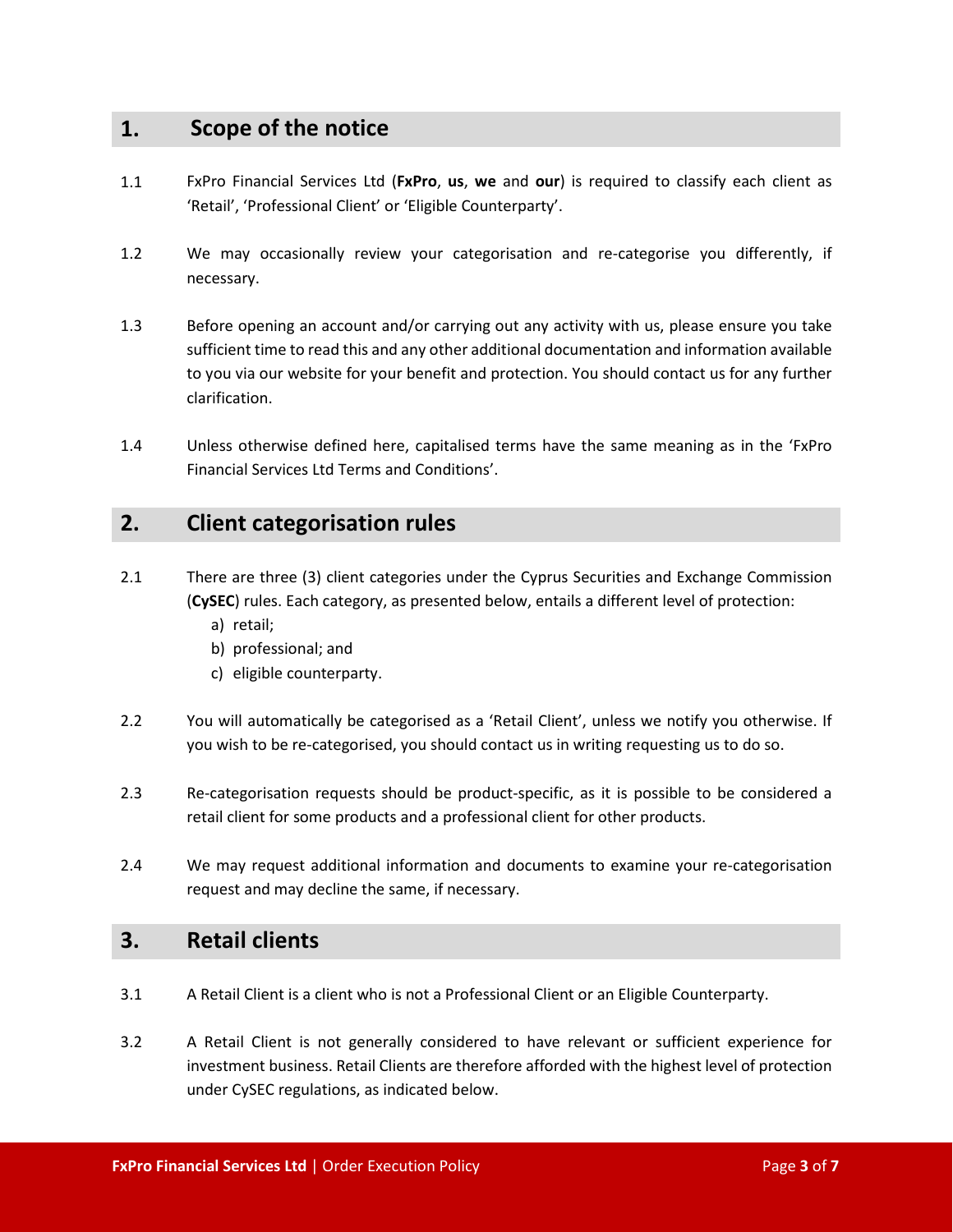## **4. Professional clients**

1

4.1 A Professional Client is a client that is either a 'per se' professional Client or an 'elective' Professional Client.

#### 4.2 **'Per Se' Professional Client, is:**

- 1. **An entity** required to be authorised or regulated to operate in the financial markets, whether authorised by a Member State under a Directive of the EU, authorised or regulated by a Member State without reference to such Directive, or a third country, including:
	- a. a credit institution;
	- b. an investment firm;
	- c. any other authorised and regulated financial institution;
	- d. an insurance company;
	- e. a collective investment scheme or its management company;
	- f. a pension fund or its management company;
	- g. a commodity or commodity derivatives dealer;
	- h. locals;
	- i. any other institutional investor.
- 2. **A large undertaking** meeting two (2) of the following size requirements on a company basis:
	- a. balance sheet total of EUR 20m or over;
	- b. net turnover of EUR 40m or over;
	- c. own funds of EUR 2m or more.
- 3. A **national or regional government**, including a public body that manages public debt at national or regional level, a central bank, an international or supranational institution (such as the World Bank, the IMF, the ECP, the EIB) or another similar international organisation;
- 4. **Another institutional investor** whose main activity is to invest in financial instruments, including entities dedicated to the securitisation of assets or other financing transactions.
- 4.3 You may elect to be treated as a Professional Client, namely to be categorised as an **Elective Professional Client,** provided that you meet both the Quantitative and Qualitative tests and the acknowledgements mentioned in paragraph 3 below are provided: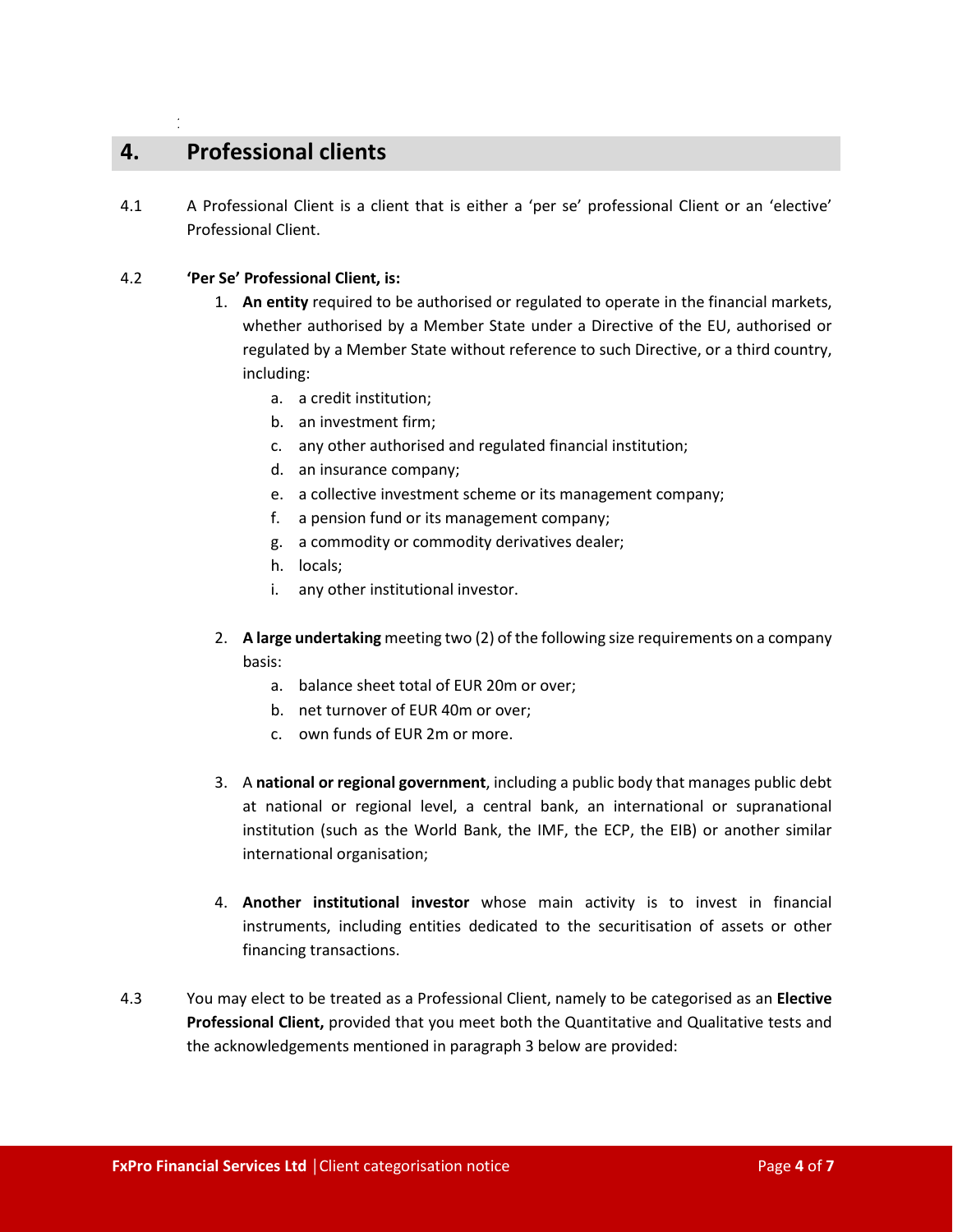- 1. **Qualitative Test**: We undertake an assessment of your expertise, experience and knowledge that gives us reasonable assurance, in light of the nature of the transactions or services envisaged, that you are capable of making your own investment decisions and also understand the risks involved. Answers to the Appropriateness test may be used to perform the above assessment and/or additional information may be requested for the assessment.
- 2. **The Quantitative Test**: At least two (2) of the following criteria must be satisfied:
	- a) You have carried out transactions, in significant size, on the relevant market at an average frequency of ten (10) per quarter, over the previous four (4) quarters;
	- b) The size of your portfolio of financial instruments (defined as including cash deposits and financial instruments) exceeds EUR 500K;
	- c) You work or have worked in the financial sector for at least one (1) year in a professional position, which requires knowledge of the transactions or services envisaged.

#### 3. **Acknowledgements and Warnings:**

- a) You must provide an acknowledgement in writing that you wish to be treated as a Professional Client either generally, or in respect of a particular service or transaction or type of transaction or product;
- b) We provide you with a clear warning of the protections and investor compensation rights that you may lose; and
- c) You must provide an acknowledgement in writing, in a separate document from the contract, stating that you are aware of the consequences of losing such protections.

## **5. Eligible counterparties**

- 5.1 **Eligible Counterparty** is a client that is either a 'per se' eligible counterparty or an 'elective' eligible counterparty.
- 5.2 We do not classify any clients as Eligible Counterparties.

## **6. Protection rights: retail clients**

- 6.1 Considering that Retail Clients do not have relevant or sufficient experience for investment services, they are afforded with the highest level of protection under the CySEC regulatory system. Specifically, the following protections are available to a Retail Client:
	- i. **Disclosure of information:** We provide our Retail Clients with more information and disclosures regarding our company, its products, services, commission, costs and charges.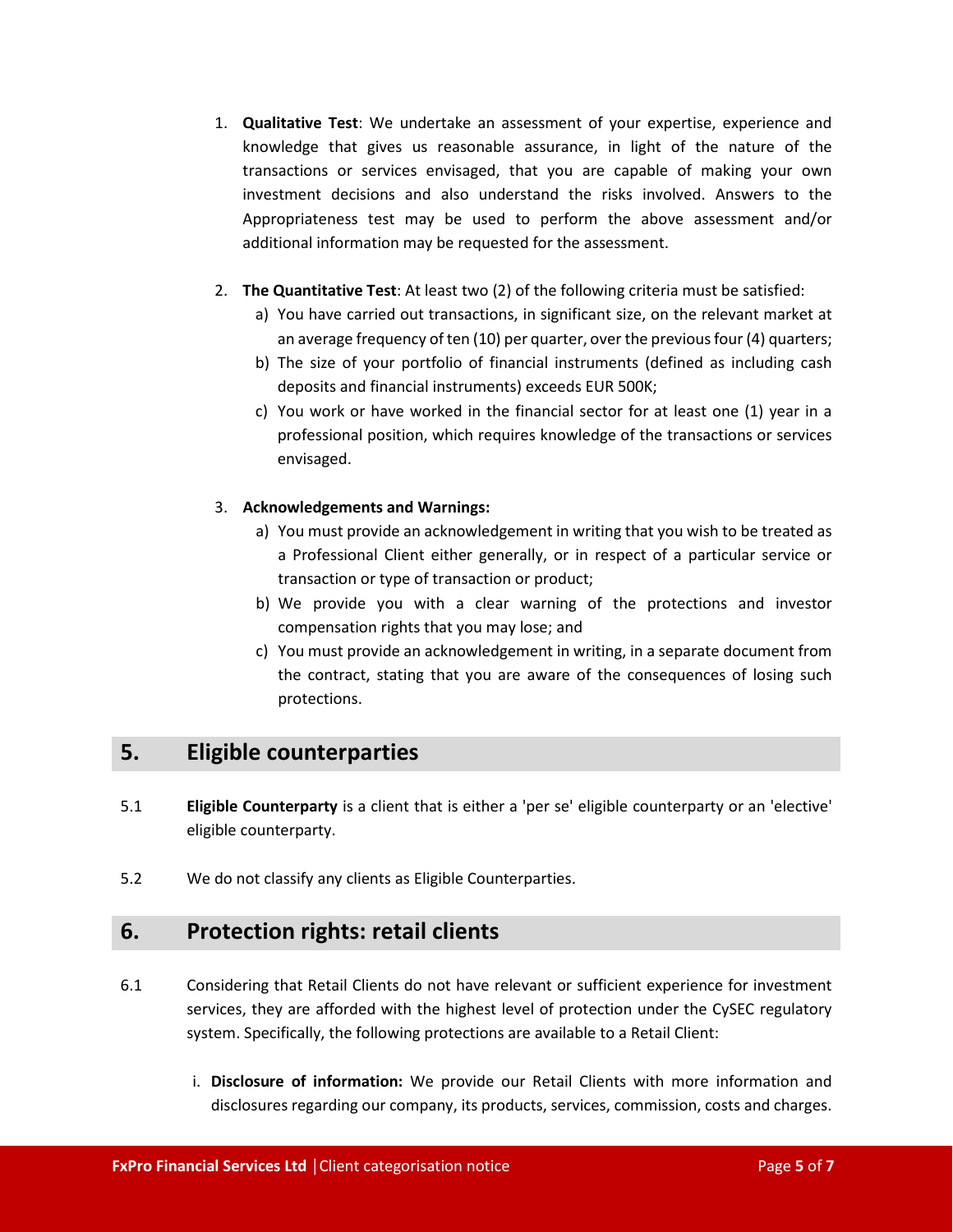- ii. **Safeguarding of Client Instruments & Funds:** We ensure the safeguarding of client instruments and the separation, or 'segregation', of client money from our own money, which must be held in designated client bank accounts. Segregation of client money ensures that in the event we become insolvent, funds held in these accounts will be returned to the clients, minus the administrators' cost in handling and distributing these funds, instead of being treated as recoverable assets by general creditors of the firm.
- iii. **Complaint Aid & Compensation:** Retail Clients have the right to submit their complaints to the Financial Ombudsman Service (**FOS**) and may also benefit from the maximum protection available under the Investor Compensation Fund (**ICF**).
- iv. The ICF is the last resort for clients of authorised financial services firms, such as FxPro. This means that ICF can pay compensation to consumers should we become insolvent or cease trading (primary pooling event). Our Retail Clients fall under the ICF investments claim category, where the maximum compensation cover is EUR 20,000 per person, per regulated entity. If there was a shortfall of funds, then Retail Clients may be eligible under the ICF for up to EUR 20,000 of the shortfall.

In addition to the above, in the event the firm's bank, holding client money on behalf of the firm, goes into liquidation (secondary pooling), any losses would be shared by the Retail Clients in proportion to their share of total funds held with a bank, which has failed. Any funds lost as a result of secondary pooling would be covered by the ICF up to a limit of EUR20,000 per person, per institution. Further information about the compensation scheme arrangements is available from the ICF. Moreover, a private Retail Client is classified as an eligible complainant and has the right to FOS referrals. Not all Retail Clients are eligible.

v. **Best Execution:** When we execute an order on behalf of a Retail Client, we ensure the best possible results, which will be determined in terms of (a) the total consideration, representing the price of the financial instrument and (b) the costs related to execution, which includes (i) all expenses directly related to the execution of the order incurred by that client, including execution venue fees, clearing and settlement fees and (ii) any other fees paid to third parties involved in the execution of the order. Please refer to our Order Execution Policy.

## **7. Protection rights: professional clients**

7.1 We assume that a Professional Client has the necessary experience and knowledge to understand the risks involved in relation to our investment services, transactions, or products.